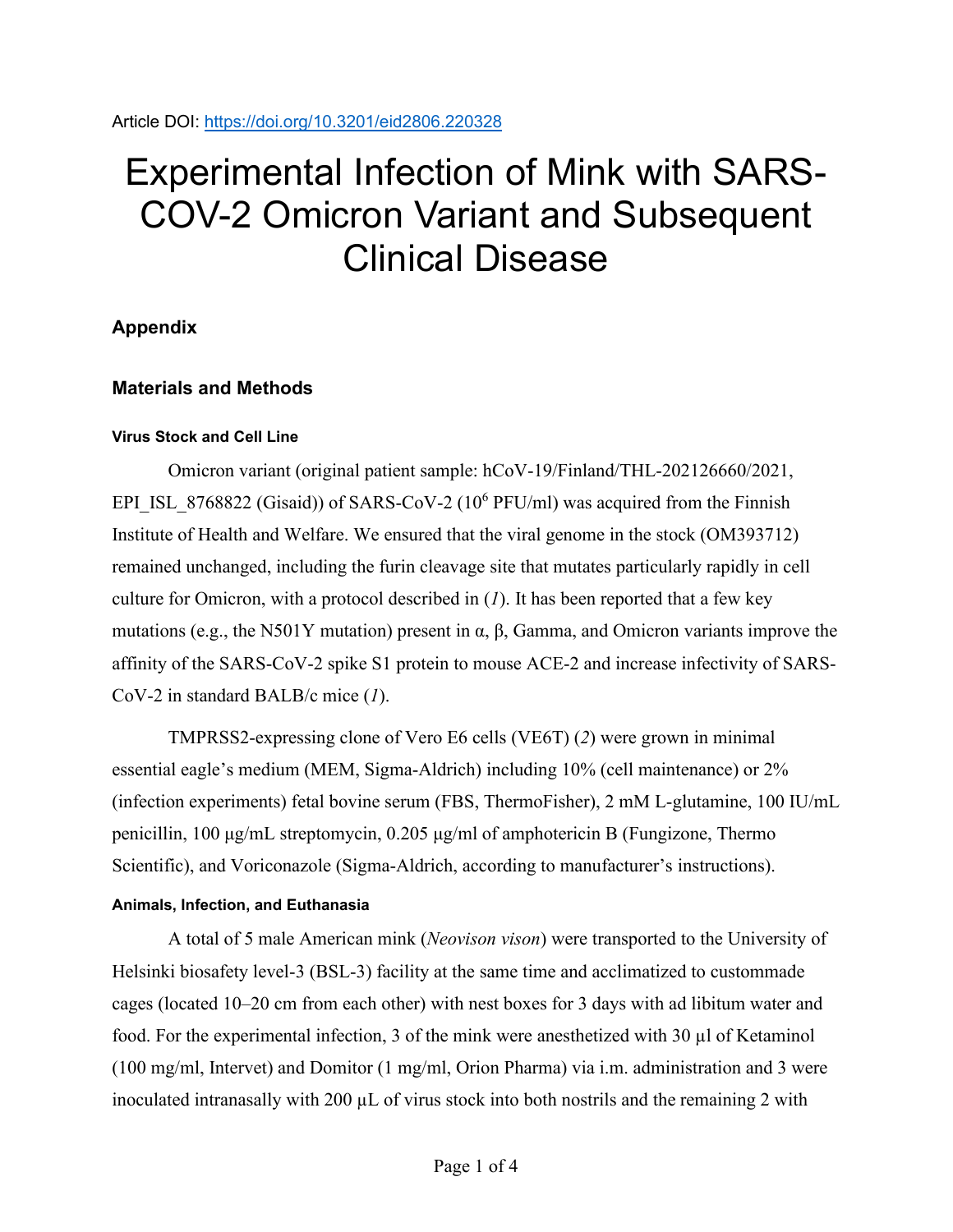phosphate-buffered saline (PBS). The animals were held in an upright position for a few seconds to allow the liquid to flush downwards in the nasal cavity. Revertor (5 mg/mL, Scanvet) was given (15uL) as an α2-adrenergic antagonist for reversing clinical effects of sedation. Two mink were left uninfected. All mink were monitored daily for signs of illness (changes in posture or behavior, rough coat, apathy, ataxia, runny nose, diarrhea etc.). At the end of the experiment, the mink were anesthetized with Ketaminol and Domitor (40 µl), sampled for blood, and euthanized in a CO2 chamber. Experimental procedures were approved by the Animal Experimental Board of Finland (license number ESAVI/33259).

#### **Sample Collection**

Saliva samples (oral swabs) were collected before the infection, and every day post infection with foam swabs (Virocult, MWE) into 200 µl PBS and culture media. Animals were necropsied immediately after euthanasia. Representative fresh samples from all lung lobes were collected and frozen for virological examinations. Lungs were then inflated with 10% neutral buffered formalin and fixed for 48 h. For histopathology, each lung lobe (right cranial, left cranial, right medial, right caudal and left caudal) were trimmed into three consecutive cross sections of ≈0.5 cm thick starting at the lobe hilum and moving toward the posterior of the lobe along the main branching bronchus. The head was separated from the carcass by disarticulation of the atlanto-occipital joint, the skull was removed exposing the brain and the entire was placed in 10% neutral buffered formalin. After 48 h fixation, the brain was removed and the head sawn longitudinally in the midline using a diamond saw. Slices of 0.3 cm were prepared from the nasal cavity including vestibular, respiratory and olfactory segments, and gently decalcified for 4 days in 14% EDTA solution (Tritrimex ® III, Nederland).

#### **Histology and Immunohistochemistry**

Trimmed lung lobes and decalcified nasal cavity sections were routinely processed, paraffin-wax embedded, cut at 3–5 µm and stained with hematoxylin–eosin (HE) or subjected to immunohistochemistry (IHC) for the detection of SARS-CoV-2 antigen. Briefly for IHC, slides were deparaffinized and incubated for 20 min at 99°C in 10 mM citrate buffer (pH 6) for heatinduced antigen retrieval. Endogenous peroxidase was performed by immersion in 3% hydrogen peroxide for 10 min. After incubation with 10% bovine serum albumin in phosphate-buffered saline, sections were incubated for 60 minutes at room temperature (RT) with rabbit polyclonal anti- SARS-CoV-2 nucleoprotein antibody diluted 1:3000 in animal-free blocker and diluent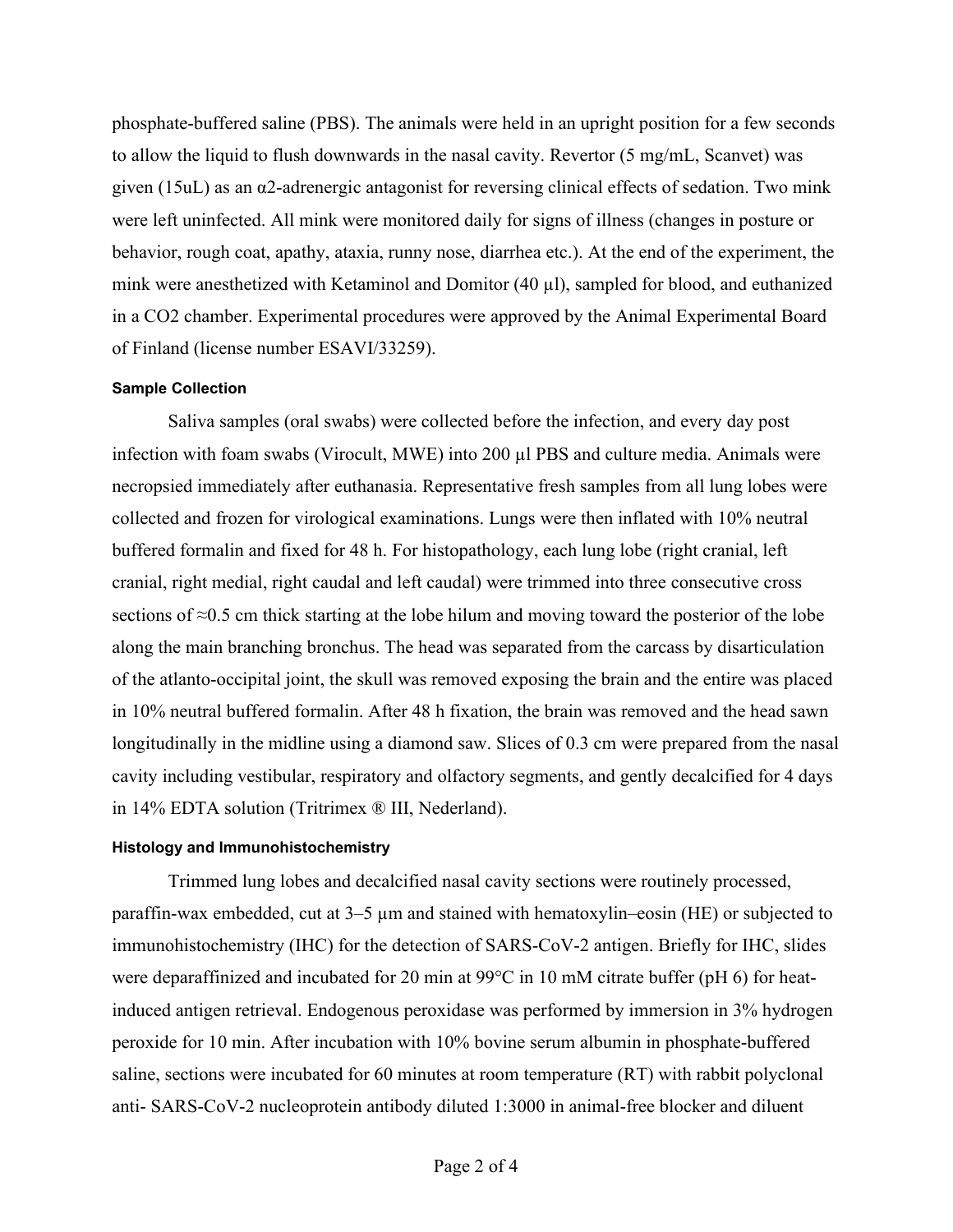solution (R.T.U. Animal-Free Blocker and Diluent; Vector Laboratories, Burlingame, Ca, USA). Polymer-linked to HRP (BrightVision + Poly-HRP kit; ImmunoLogic, Duiven, Netherlands) was used as secondary antibody incubating in a humid chamber for 30 min at RT. The reaction was visualized with right DAB Substrate kit (ImmunoLogic, Duiven, Netherlands) and slight counterstain with Harris hematoxylin. As negative control, the primary antibody was substituted with rabbit IgG Isotype control  $(1:1000)$ .

#### **PCR**

RNA was extracted from saliva samples collected in PBS with Viral RNA Minikit (Qiagen) according to manufacturer's instructions. PCR tests were performed with Luna SARS-CoV-2 RT-qPCR Multiplex Assay Kit (NEB). Samples that gave signal with both primers were considered positive  $(+)$  and samples that only gave signal with one primer weak positive  $((+)$ .

# **Virus Culture**

Saliva samples collected in culture media were subjected to cell culture in 6-well plates by adding the whole sample and 2 ml of culture media to the cells. Cells were grown at 37°C for 9 days or until cytopathic effect (CPE) was detected. If CPE was detected, a 140 µl sample from the culture media was taken and RNA was extracted with QIAamp 96 Virus QIAcube HT kit (Qiagen, off-board lysis) and tested with PCR as described above. Culturing result was considered positive if Ct values from the culture media were clearly lower (more than 5 cycles) than that of the original saliva sample  $(+)$ . If Ct values were  $1-5$  cycles lower, culturing results was considered a possible positive  $((+))$ . If Ct values were similar or bigger than those of the original sample, result was considered negative.

# **References**

- 1. Kant R, Kareinen L, Smura T, Freitag TL, Jha SK, Alitalo K, et al. Common Laboratory Mice Are Susceptible to Infection with the SARS-CoV-2 Beta Variant. Viruses. 2021;13:2263[. PubMed](https://www.ncbi.nlm.nih.gov/entrez/query.fcgi?cmd=Retrieve&db=PubMed&list_uids=34835069&dopt=Abstract) <https://doi.org/10.3390/v13112263>
- 2. Rusanen J, Kareinen L, Szirovicza L, Uğurlu H, Levanov L, Jääskeläinen A, et al. A Generic, Scalable, and Rapid Time-Resolved Förster Resonance Energy Transfer-Based Assay for Antigen Detection-SARS-CoV-2 as a Proof of Concept. MBio. 2021;12:e00902-21. [PubMed](https://www.ncbi.nlm.nih.gov/entrez/query.fcgi?cmd=Retrieve&db=PubMed&list_uids=34006662&dopt=Abstract) <https://doi.org/10.1128/mBio.00902-21>